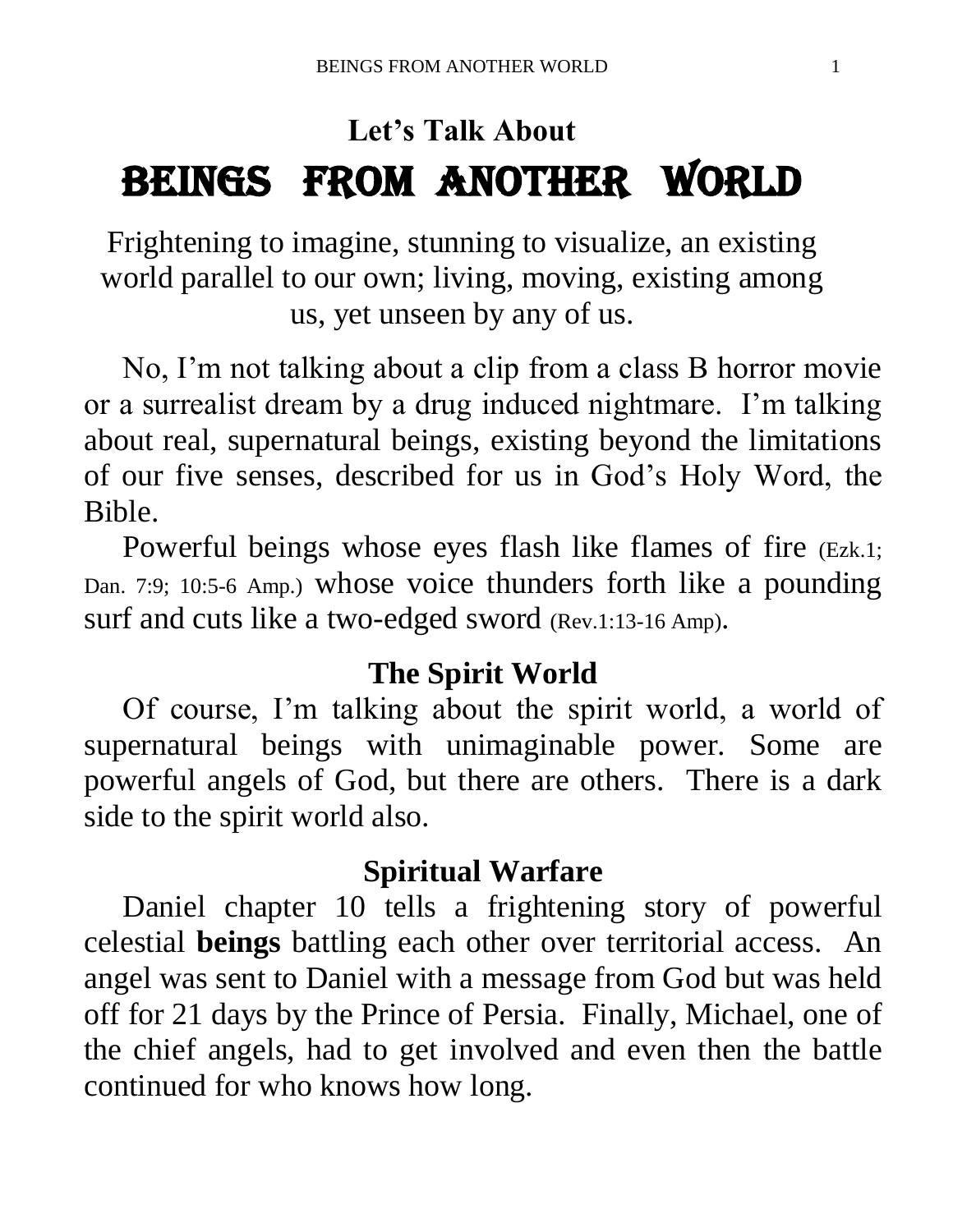## **Know Your Enemy**

 Study well Paul's description of our enemy and their influence on our lives. Keep in mind who it is we are struggling against.

 "For we are not wrestling with flesh and blood [contending only with physical opponents], but against the despotisms, against the powers, against [the master spirits who are] the world rulers of this present darkness, against the spirit forces of wickedness in the heavenly (supernatural) sphere" (Eph. 6:12 AMP).

## **We Are Greatly Outclassed by Our Adversary**

 These evil beings are very cunning and so far superior to us in intelligence that without realizing it, we buy into their deceptions. We are warned that Satan has deceived the whole world and certainly this includes many Christians. Much of traditional Christianity has been deceived by Satan's clever sophistic arguments, such as: once saved always saved regardless - the supposed immediacy of the rapture - a complete misunderstanding of the concept of hell - when we are really born again, etc.

 As a result, many Christians have succumbed to the malignant disease of complacency. After all, since it's grace not works that saves *(true)* and we're all going to momentarily rapture away to heaven anyway *(not true)*, why all the concern? The average Christian, comfortably sitting in their own pew, absorbed and secure in their own righteousness, not realizing the perilous position they are in, has accepted a cheap substitute religion instead of God's wonderful truths.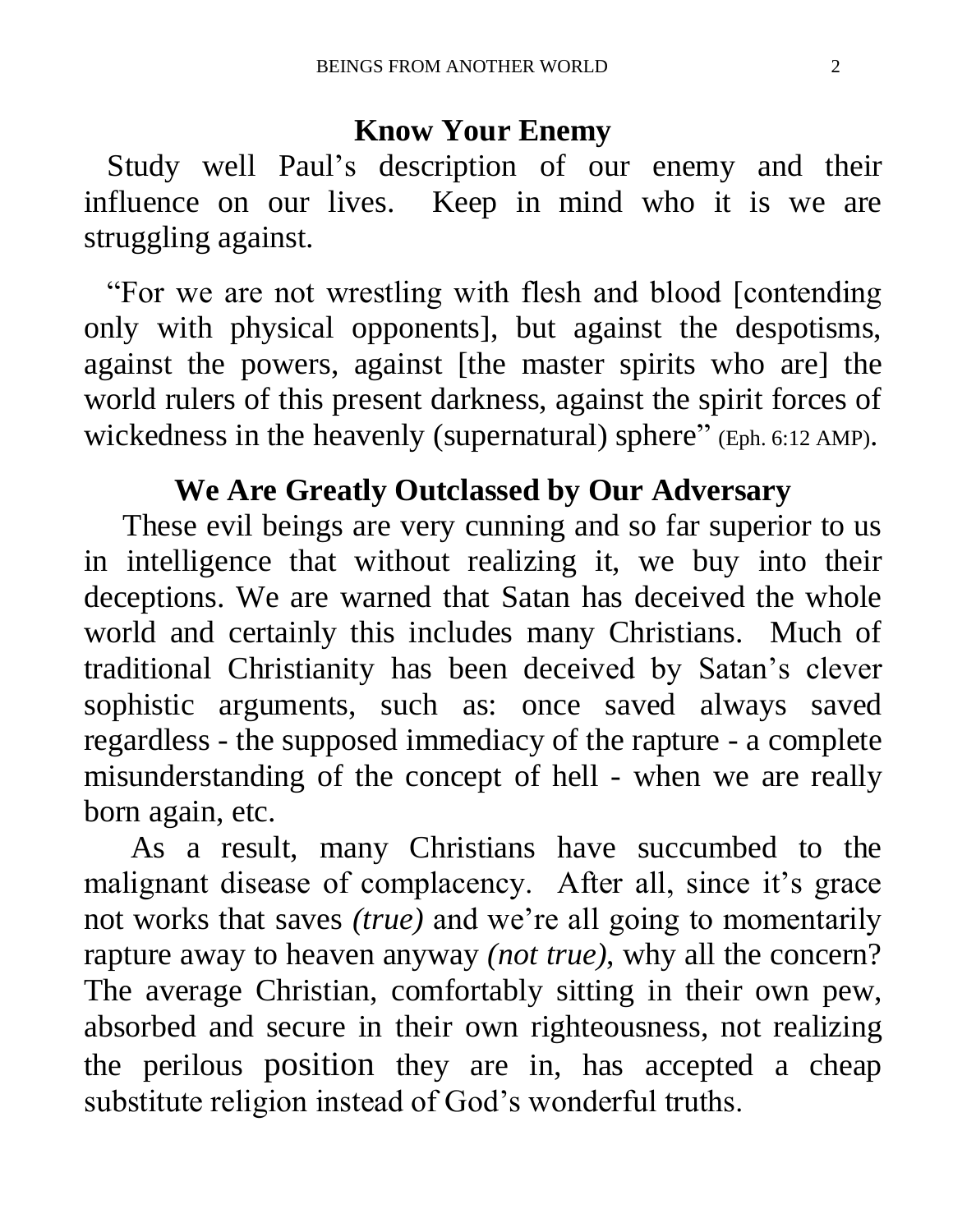Their cup of religious knowledge is so full of man's traditions they are simply unable, or have no interest in continuing to grow in grace and knowledge of God's wonderful truths. (II Tim 3:7). "Ever learning and never able to come to knowledge of the truth" (Does Luke 18:9-14 fit, or Matt 7:21-24?).

Are you careful to not follow "cunningly devised fables" (2) Peter 1:16)? A widely held concept does not necessarily make it true. Re-exam your religious convictions; base your beliefs on Biblical truths not commonly held dogmas.

 God provides us with all the tools we need to keep from being deceived, but a tool is useless unless it's used. That is why Paul encourages us to "Put on God's *whole* armor (the armor of a heavily-armed soldier) which *God supplies*, that you may be able successfully to stand up against [all] the strategies and the deceits of the devil" (Eph. 6:11 AMP).

#### **The Power of Truth**

 The very first armor he mentions is truth (Eph. 6:14), for it is by truth that we break free from the lies of Satan. We have a promise from God that if we continue in His word, we will know the truth (Jn. 8:31-32), for God's word is truth (Jn. 17:17). We find truth in what God's word *says*, not in what some men *tell us* God's word says (Jude 4). God's hidden wisdom is revealed to those who sincerely seek truth in there inward parts (Ps. 51:6). By our keeping the word of God, He has promised to keep us from the hour of temptation that comes upon all the earth (Rev. 3:10).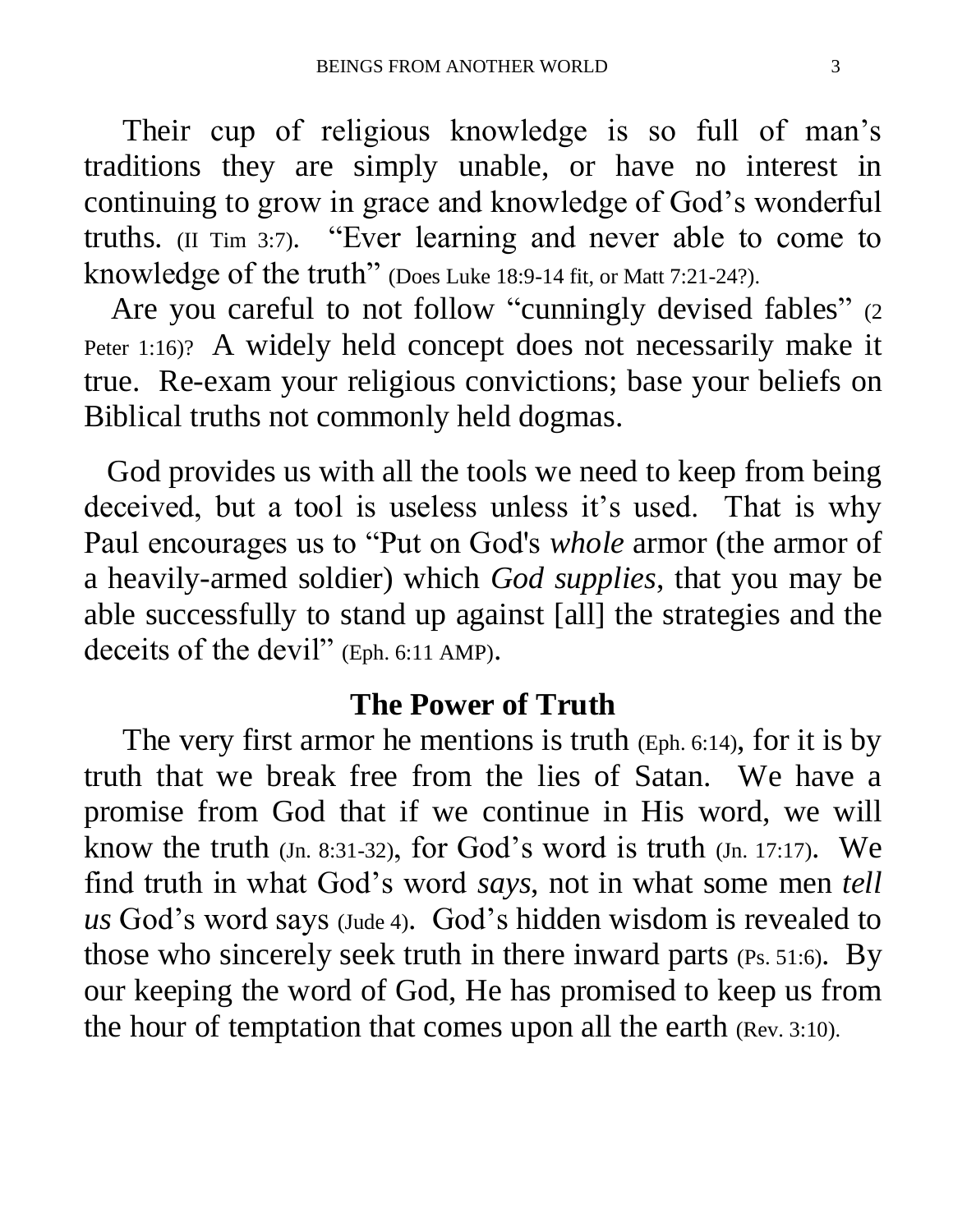#### **Have You Proven What You Believe?**

 Knowing this, and knowing that Satan has deceived the whole world (Rev. 12:9), isn't it time we examine some of the sacred cows of the world's teachings on Christianity, beliefs that have been handed down to us generation after generation without question or verification?

#### **The Metamorphism of the Chosen**

Let's consider the resurrection of the saints, the first fruits, the ones who will be resurrected at the return of Christ (Mt. 24:31). The resurrection chapter (I Cor. 15) tells us much about what occurs and what we will be like when that happens. Paul reiterates Jesus' words that flesh and blood cannot inherit the Kingdom of God; therefore a radical change is required. We are told that we will be immortal; we will be spirit beings, incorruptible, raised in glory and power, and it will take place when Christ returns. All this and more we learn from just that one chapter.

#### **The Second Death**

 Revelation 20 is a mysterious yet revealing chapter. We are told of a Great White Throne Judgment that takes place in the final days and that the dead, small and great, will stand before God. Two books will be opened, one of which is the book of life, and the dead will be judged according to their works from writings found in those books. Those whose names were not found in the book of life will be cast into the lake of fire, which is the second death, from which there is no resurrection.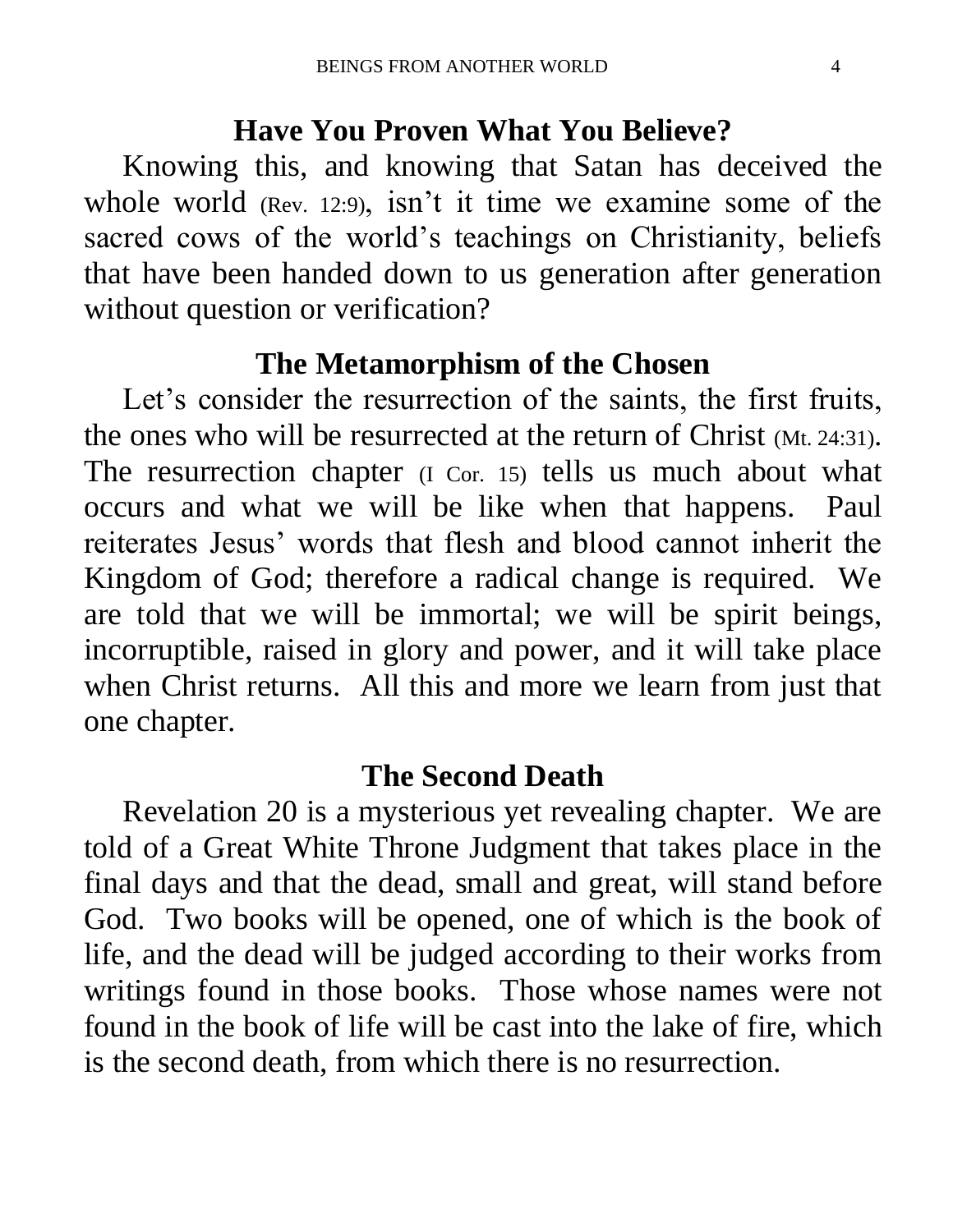## **Those That Reign with Christ**

 It would seem that all mankind will stand before that judgment seat, all that is except for one particular group, those that refused the mark of the beast and are to be resurrected at the return of Christ. Verse 5 tells us of a first and a second resurrection a thousand years apart. Verse 6 tells us that the second death has no power over those of the first resurrection (also referred to as a better resurrection in Heb. 11:35). They will be priests of God and Christ and reign with Him a thousand years and even judge angels (I Cor. 6:3). Also, Revelation 2:11 tells us that those who overcome shall not be hurt by the second death, and Eternal life is promised to those who endure to the end (Matt. 10:22; Ja. 1:12).

 We must assume then, that there will be some who won't endure; I wonder, what happens to those who don't endure? Was it that the Father's seed no longer remained in them?

## **What Those Who Endure to the End Will Be Like**

 Now let's listen to what John has to say about what we will be like. "Beloved, *now* are we the *sons* of God, and it doth not yet appear what we shall be: but we know that, when he shall appear, we shall be *like him*; for we shall see him as he is" (I Jn. 3:2).

## **Sixteen Characteristics of the Resurrected Saints**

 It is very important that we fully understand the truths about the resurrection and prove them so that we have a solid foundation for truths #17 and #18.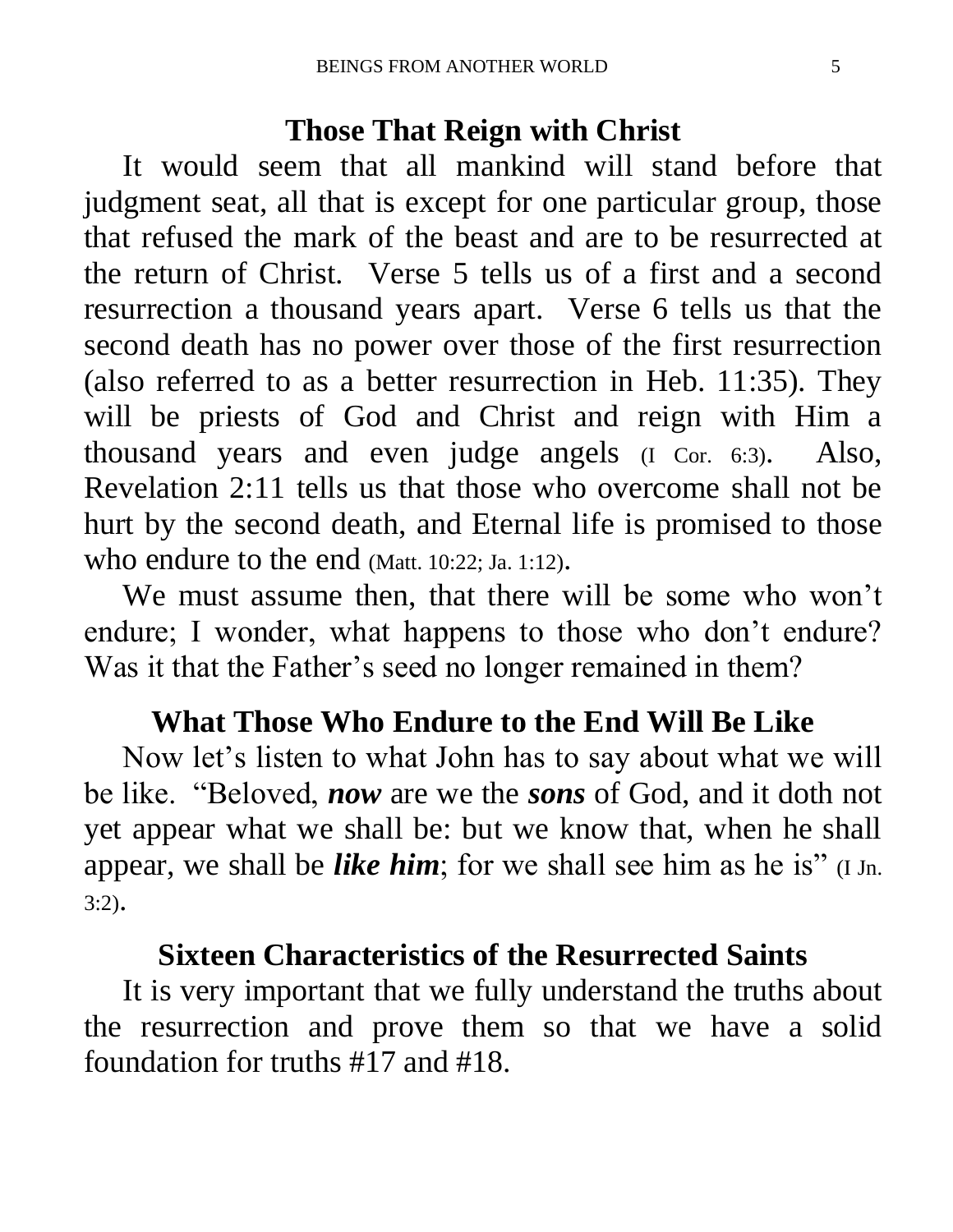- 1. They will be resurrected at Christ's return (I Cor. 15:23).
- 2. They will be of the first resurrection (Rev. 20:5).
- 3. They will be spirit beings (I Cor. 15:44).
- 4. They will be immortal (I Cor. 15:53).
- 5. They will not be flesh and blood (I Cor. 15:50).
- 6. They will be of the Kingdom of God.
- 7. They will be incorruptible (I Cor. 15:42 &54).
- 8. They will be raised in glory and power (I Cor. 15:43).
- 9. They are those that refused to accept the mark of the beast.

10. They will not be subject to the Great White Throne Judgment.

11. They will not be subject to the second death (Rev. 20:6; Matt. 10:22; James 1:12).

12. They will be priests of God (Rev. 20:6).

13. They will reign with Christ for a thousand years (Rev. 20:4).

- 14. They will be those of the better resurrection (Heb. 11:35).
- 15. They will judge angels (I Cor. 6:3).
- 16. They will be like the resurrected Jesus Christ (I Jn. 3:2).

Considering those 16 Bible truths describing the resurrected saints; are we there yet?

## **Let's Review Our Present Condition**

 "If we say that we have no sin, we deceive ourselves, and the truth is not in us" (I John 1:8). Doesn't that verse describe what we are all like now even though Christian?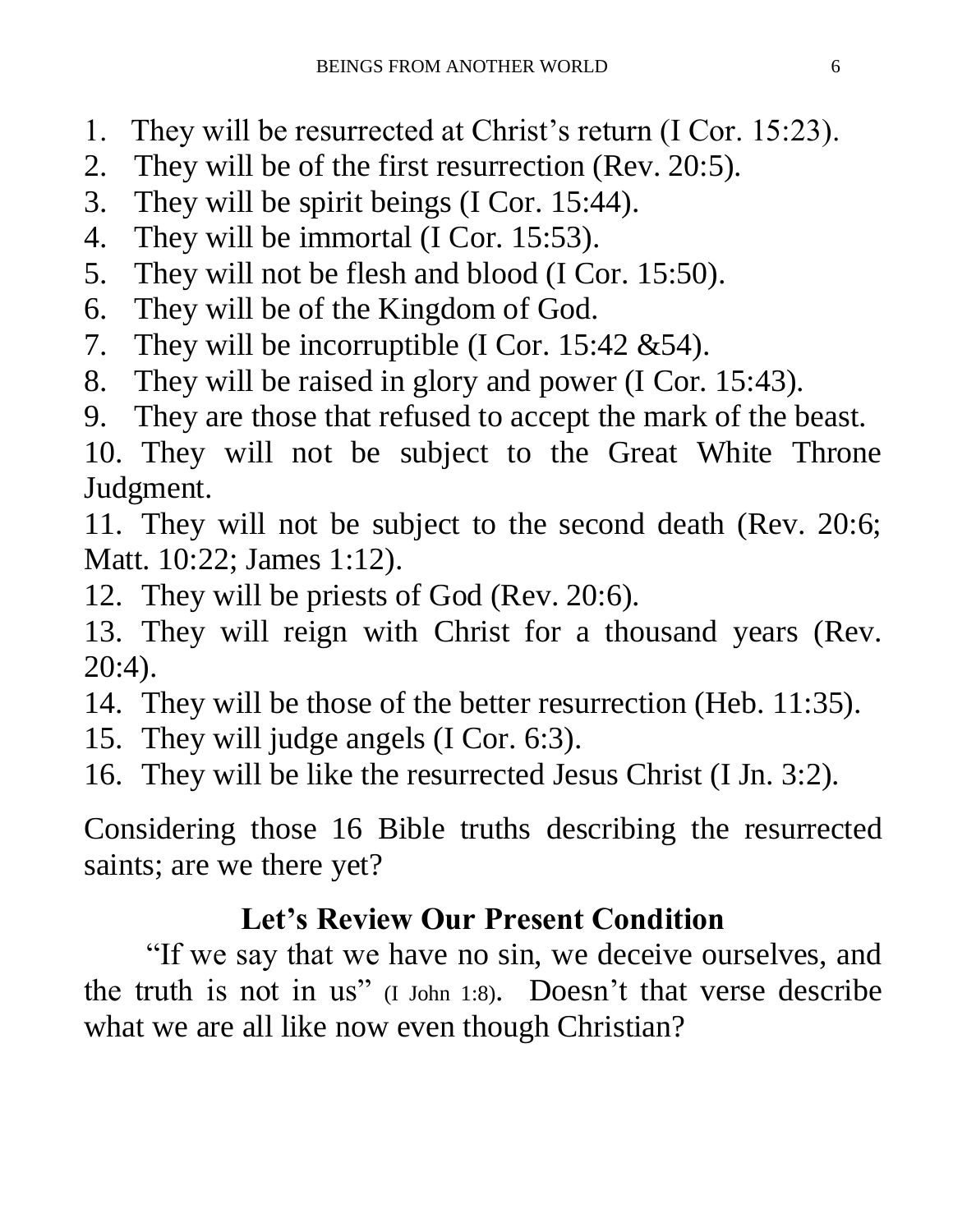Paul, when preaching to the Romans, describes his present position.

 "For I know that in me (that is, in my flesh) dwells no good thing: for to will is present with me; but how to perform that which is good I find not. For the good that I would I do not: but the evil which I would not, that I do" (Rom. 7:18-19).

Is Paul's predicament ours as well?

 Paul also reminds the Galatians that we are not yet righteous.

 "For we through the Spirit wait for the hope of righteousness by faith" (Gal. 5:5). He thus emphasizes that our righteousness is yet future and can only be obtained by faith. Have we then established that we are all sinners in spite of self-efforts?

## **Who Then, Could John Be Talking About?**

 "Whosoever is born of God doth not commit sin; for His *(the Father's)* seed remains in him: and he *cannot* sin, because he is **born** of God" (I John 3:9).

 But aren't we as Christians all born again? How is it that we are sinners yet we cannot sin? The Bible does not contradict itself that we know, so what could John mean?

 If it doesn't fit the template, change the meaning or wording to fit. This seems to be the accepted mode of operation of traditional Christianity. Many of the modern translations have gone so far as to actually change the wording to mean what they *think* it should mean instead of what John *said.* But, perhaps we shouldn't be too critical of them, as they have been influenced by hundreds of years of misinformation.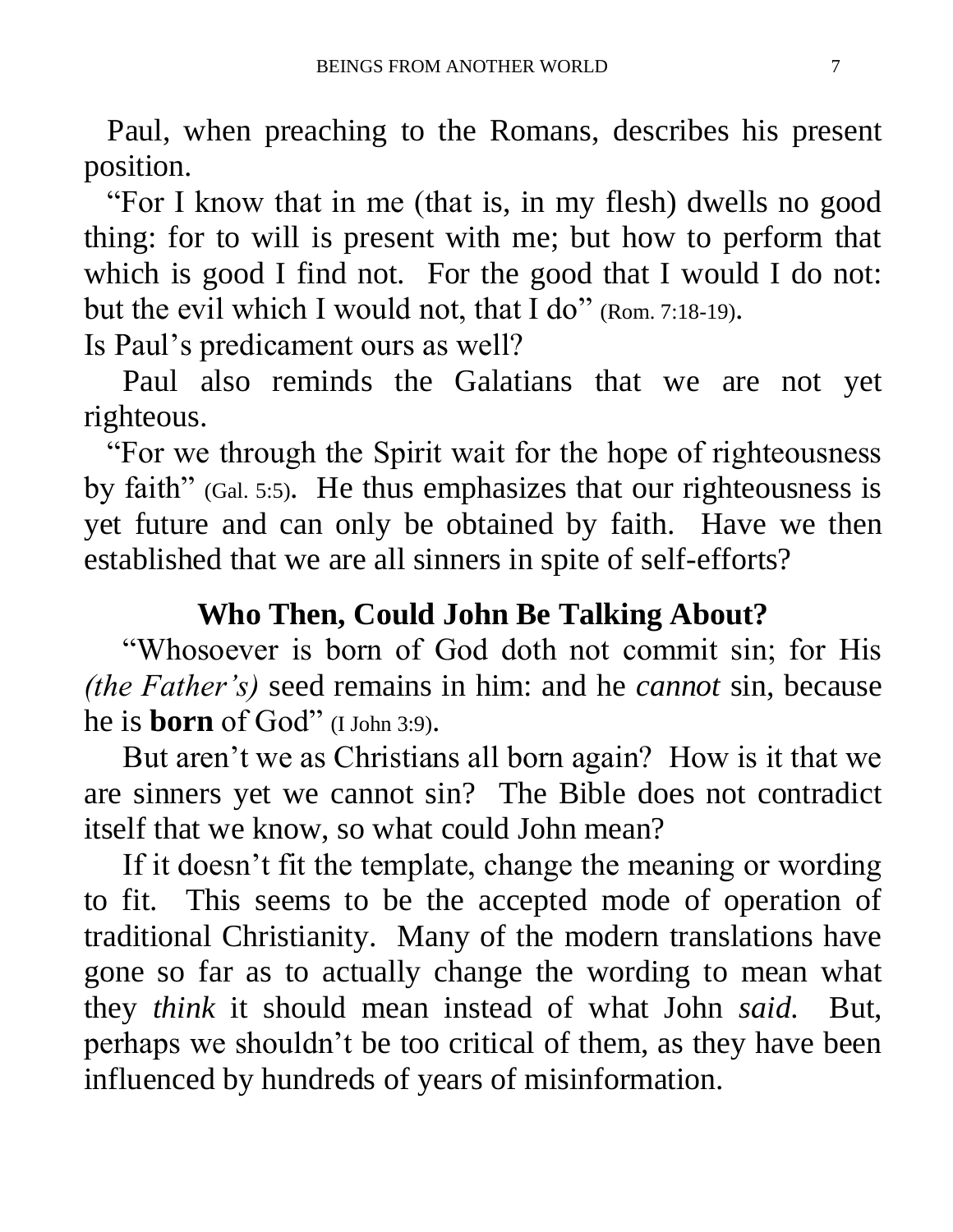Many translators have changed the word *commit* that John used, to words like practices, knowingly, deliberately, habitually, continue to, etc. So, his meaning according to them is that one who is born again won't purposely and habitually commit sin. I would like to think that describes us Christians in our present state of being, but John didn't say that! So, the spin goes, "Sure we sin, but it's not attributed to us, besides, that's all covered by grace anyway." That sounds good, but that's a gross over simplification.

 Look again at the word's John actually used. He said they "*do not commit sin*," and they "*cannot sin.*" Strong's Concordance says the word *cannot* is an absolute negative. I guess we could say, "it means what it says and says what it means." **Those who are born of God cannot sin!** Since we obviously can sin, we do sin, and we continually sin how can we say we are **born again?** 

## **Jesus Explains Being Born Again**

Let's read how Jesus describes the born again phenomenon in John 3:1-12. Pay particular attention to verse 12; would that include the Christian world as it is today?

Jesus explains to Nicodemus a subject that has been much confused throughout the ages and still is today. Much of Christianity suffers from a poor substitute for the true born again experience. A great truth of God has been overlooked because of that misunderstanding, which then leads to more error.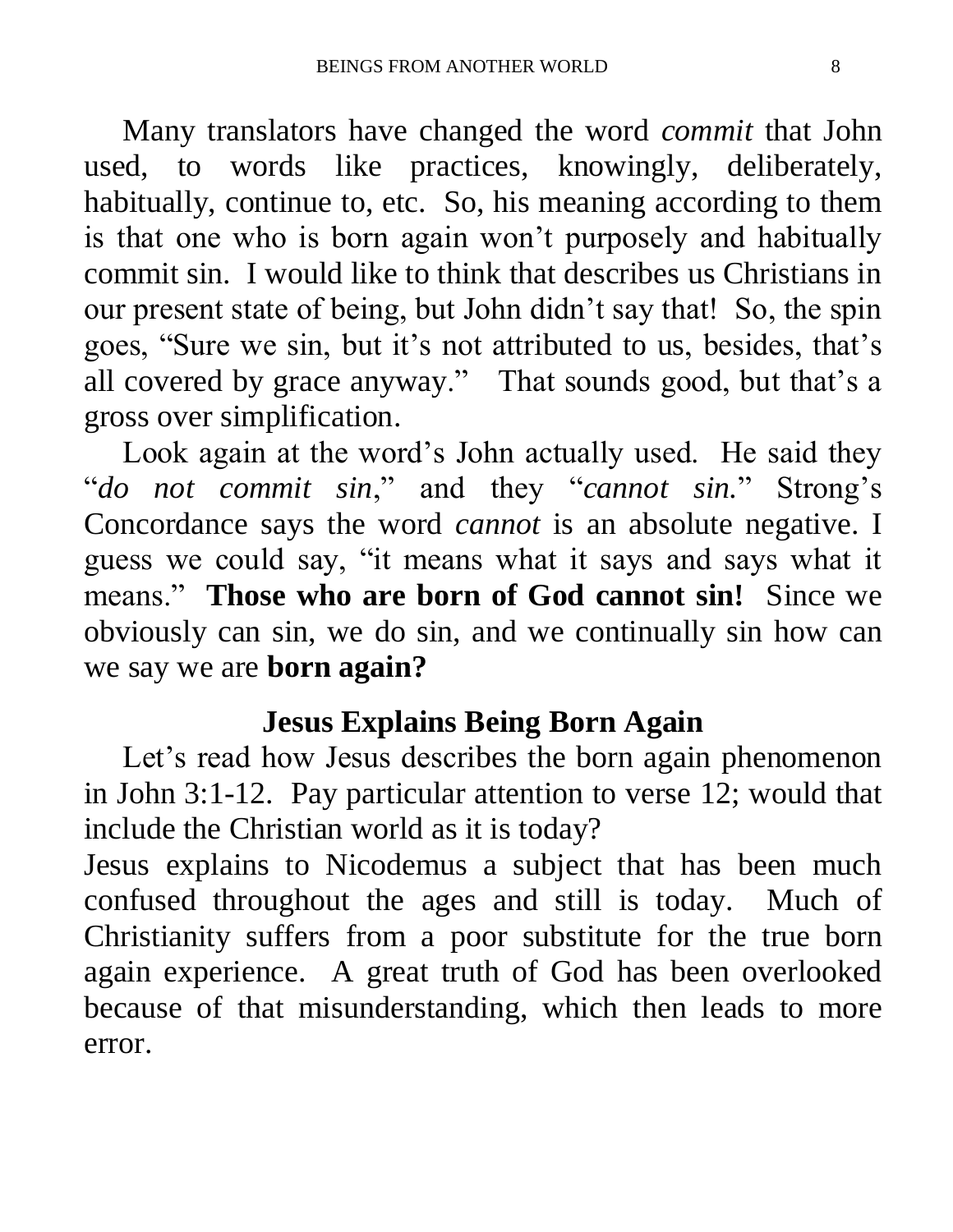Jesus went right to the heart of the matter by introducing the need of a rebirth, a starting over from birth forward.

"Verily, verily, I say unto thee, except a man is **born again**, he cannot **see** the kingdom of God."

 In verses 6-8 Jesus went on to say: "That which is born of the flesh is flesh; and that which is born of the Spirit is spirit. *(He is describing two totally different life forms, one flesh, and the other spirit).* Marvel not that I said unto thee, Ye must be born again. The wind blows where it lists, and you hear the sound thereof, but cannot tell from whence it comes, and where it goes: **so is every one that is born of the Spirit."** 

Jesus is plainly comparing being born with the resurrection and describing it as a rebirth. One wonders if Nicodemus ever did get it, surely much of Christianity has missed it entirely.

## **The Big Question**

 When are you born again? Jesus plainly described it as a complete transformation, a metamorphous event. Is the worm anything like the butterfly after its rebirth? Yet, the seed that led to the metamorphism was present in the worm all along. However, if the seed did not remain, or was destroyed there would be no change, and no rebirth.

 Paul gives a very clear illustration of the born again process in I Corinthians 15:36-38, and in verse 44 describes the natural body as being totally different from the spirit body. He is not denying that we are right now imbued with God's Holy Spirit, but what he is saying is that we are not yet a spirit being.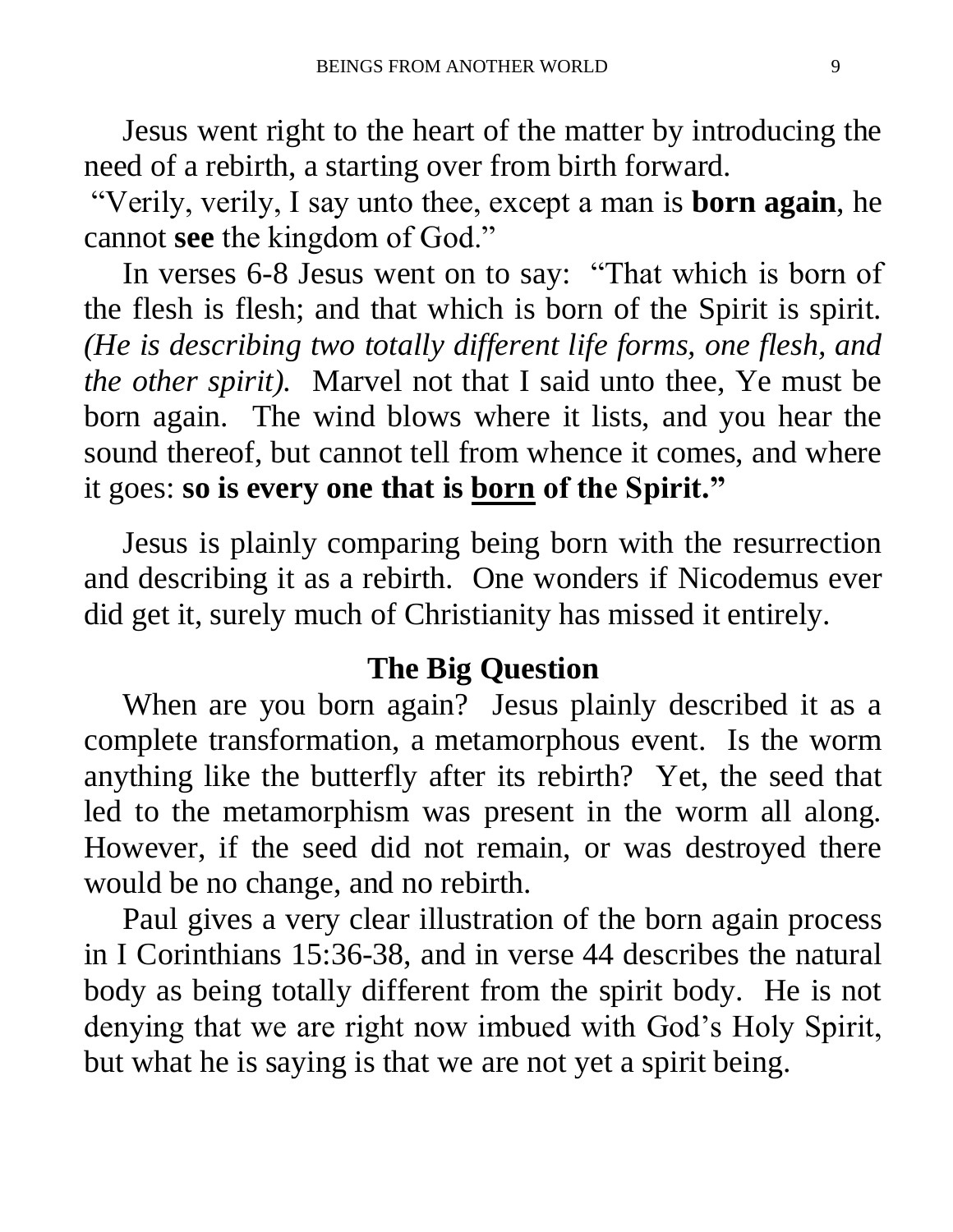The seed of the rebirth is planted in you at the time you accept Jesus Christ as your savior. It is the time of your conception by the Father. You have been begotten and are now His son or daughter, but you are not yet born again. That happens at the resurrection.

 If we are born again at conception, how is it that we are not spirit beings, able to appear or disappear at will? Why is it that we are still able to sin? Are we now raised in glory and power? Are we still corruptible? Are we yet flesh and blood? How can flesh and blood inherit the Kingdom? Have we already been resurrected to eternal life? Wasn't our resurrection to be at Christ's return? As Jesus said, "ye must be born again".

## **We're Not There Yet**

 Obviously, we are not there yet, as we have not met all the requirements to be born again, but must wait for Him, the One - *"Who shall change our vile body, that it may be fashioned like unto his glorious body, according to the working whereby He is able even to subdue all things unto himself."* (Phil. 3:21).

## **The Meaning of Gennao**

 Much of the confusion of the born again issue arises from the Greek word gennao. In the Greek language, gennao was often used to describe the whole birth process, from conception to delivery and is variously translated beget, be born, bring forth, conceive, be delivered of, or even gender.

 Consequently, the translators had a wide margin of choices of which words to use where. Naturally they used them to the best of their understanding at the time. Some got it right, some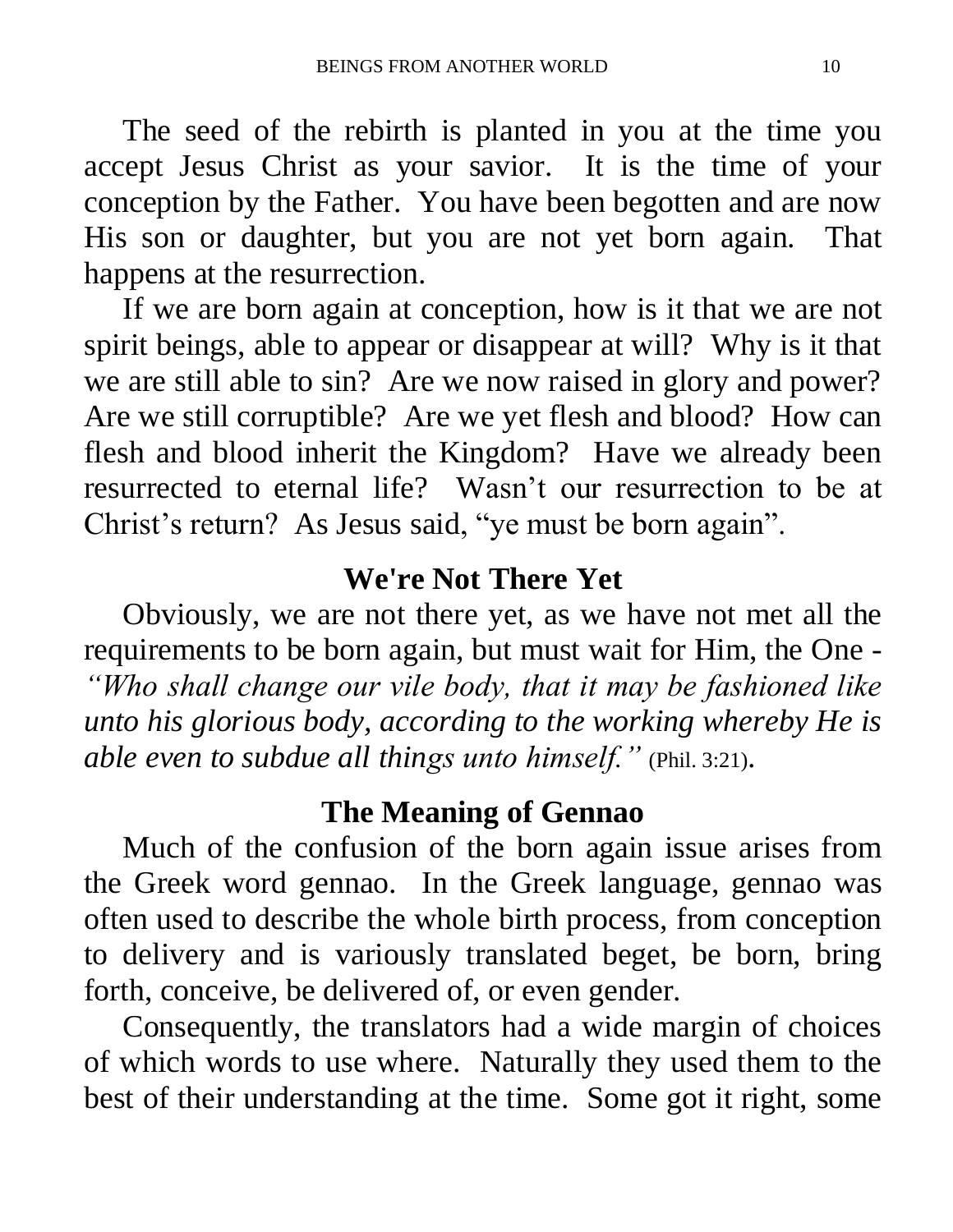got it wrong. Following are a few examples of the inconsistent use of the Greek word gennao in various translations. However, when we understand the difference between "born" (to give birth, bring forth) and "beget" (conceive, to procreate or bring into being,) we find no conflict with Christ's explanation to Nicodemus or Paul's description in I Corinthians 15.

## **The Translators Dilemma**

 Various translators' renderings of the Greek word gennao depended on their understanding of the conception to birth process. Compare these scriptures taken from various translations.

Following are two versions of John 1:13:

 "Which were *born*, not of blood, nor of the will of the flesh, nor of the will of man, but of God" (KJV, King James Version).

 "who — not of blood nor of a will of flesh; nor of a will of man but — of God were *begotten"* (YLT, Young's literal translation).

And these two from I John 2:29:

 "If ye know that he is righteous, ye know that every one that doeth righteousness is *born* of him" (KJV).

 "If ye know that he is righteous, ye know that every one also that doeth righteousness is *begotten* of him" (ASV, American Standard Version also the YLT).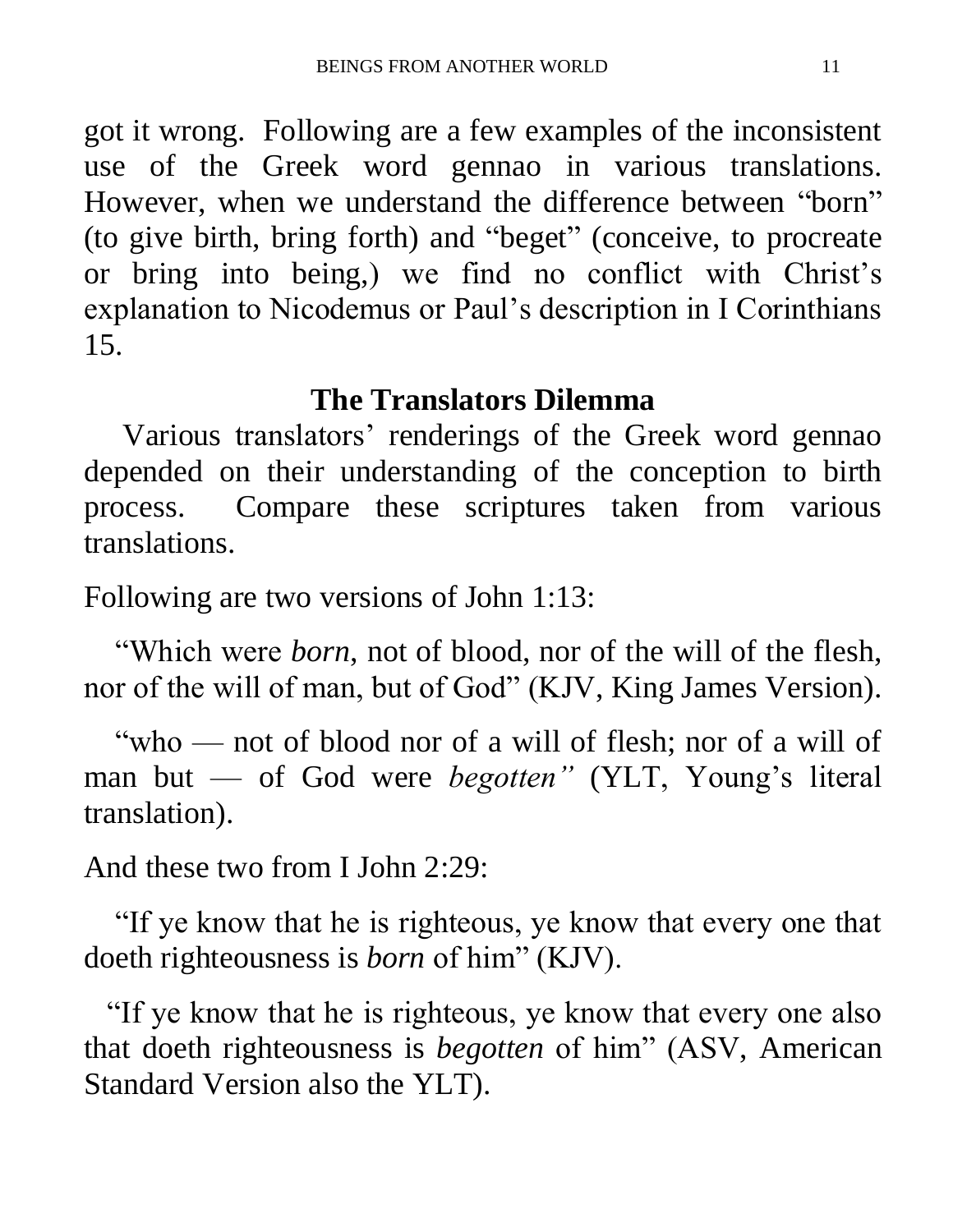And from I John 4:7:

 "Beloved, let us love one another: for love is of God; and every one that loveth is *born* of God, and knoweth God" (KJV).

 "Beloved, let us love one another: for love is of God; and every one that loveth is *begotten* of God, and knoweth God" (ASV, YLT the Darby version says, hath been *begotten*).

In I John 5:1:

 "Whosoever believeth that Jesus is the Christ is *born* of God: and every one that loveth him that *begat* loveth him also that is *begotten* of him" (KJV).

 "Every one who believes that Jesus is the Christ is a *child* of God, and every one who loves the *parent* loves the *child"* (RSV & YLT).

Finally in I John 5:4:

 "For whatsoever is *born* of God overcometh the world: and this is the victory that overcometh the world, even our faith" (KJV).

 "For all that has been *begotten* of God gets the victory over the world; and this is the victory which has gotten the victory over the world, our faith" (Darby, also ASV & YLT) (For His seed remains in him).

 Because there is no distinction made between begotten and born, confusion as to when one is actually born again is the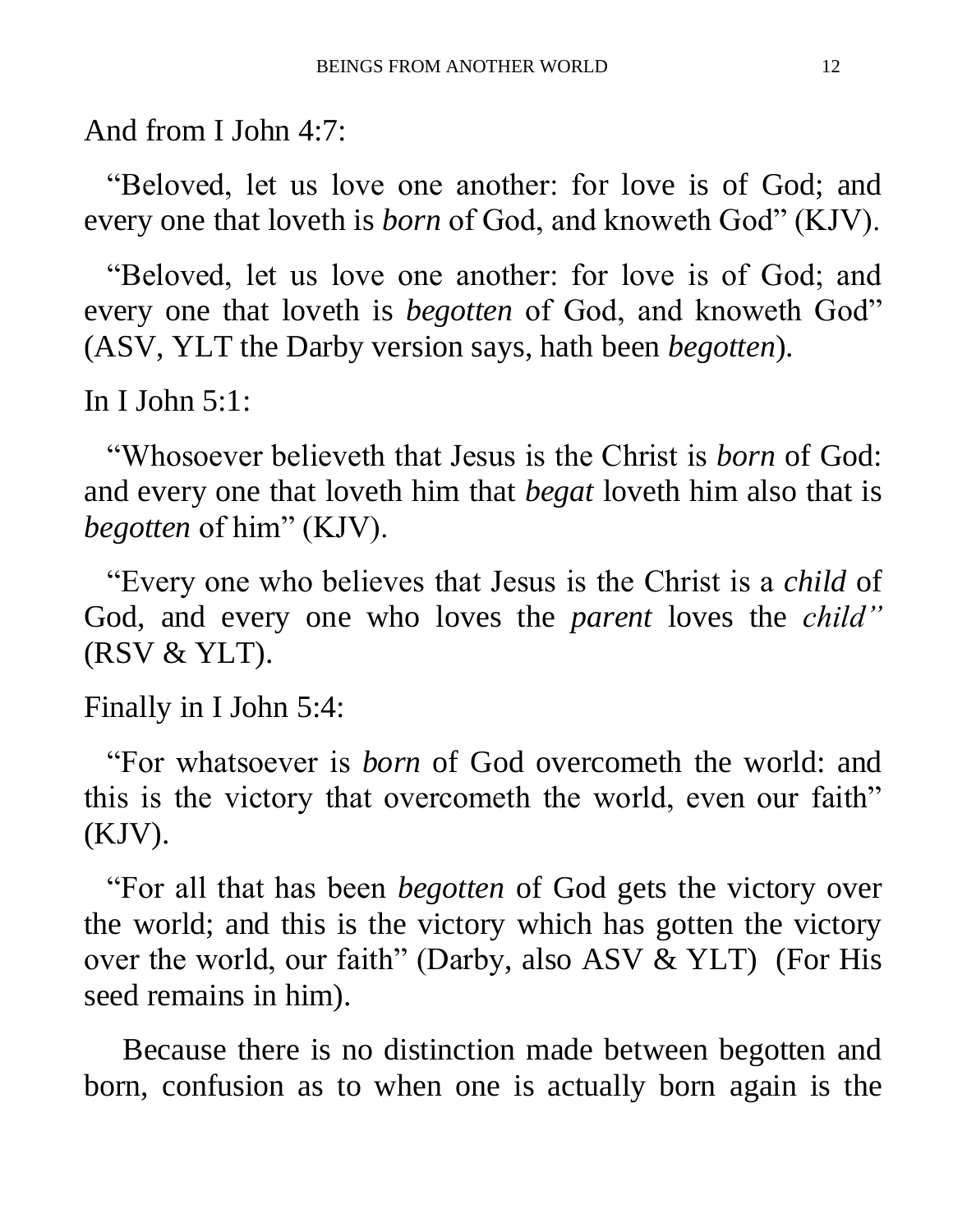natural result. Thus, causing a conflict with Jesus' description of being born again. However, through Christ's explanation to Nicodemus along with other scriptures given to us, we can understand the truth. Properly understood, the scriptures do not contradict. Believe God not man.

## **Was Christ Born Again?**

 If so, when? When did Christ receive all power? "Concerning His Son Jesus Christ our Lord, which was made of the seed of David according to the flesh; and declared to be the Son of God *with power*, according to the spirit of holiness, *by the resurrection from the dead*" (Rom. 1:3-4). Did you get that? It was by His resurrection. Remember, it was after His resurrection that He made the statement, "All power is given unto me in heaven and in earth" (Matt. 28:18).

## **Conception of the Believer**

 The wonderful experience of conversion in this life is an impregnation of the Holy Seed from the Father, a conception. Just as the husband impregnates his wife, the fetus is theirs *at conception*, but it is not yet born. We are sanctified (set apart for a Holy purpose) in the name of the Lord Jesus Christ and the Holy Spirit (1 Cor. 6:11), but until we are reborn, we are all subject to the weaknesses of the flesh. Our salvation is secure in Christ, but we must persevere to the end. Once saved always saved is only true after we have been born again, which will be at the resurrection. Consider those who knew God described in Romans 1:28-32, the parable of the salt (Matt. 5:13) or the parable of the seed (Luke 18:11). Why did God end each message to the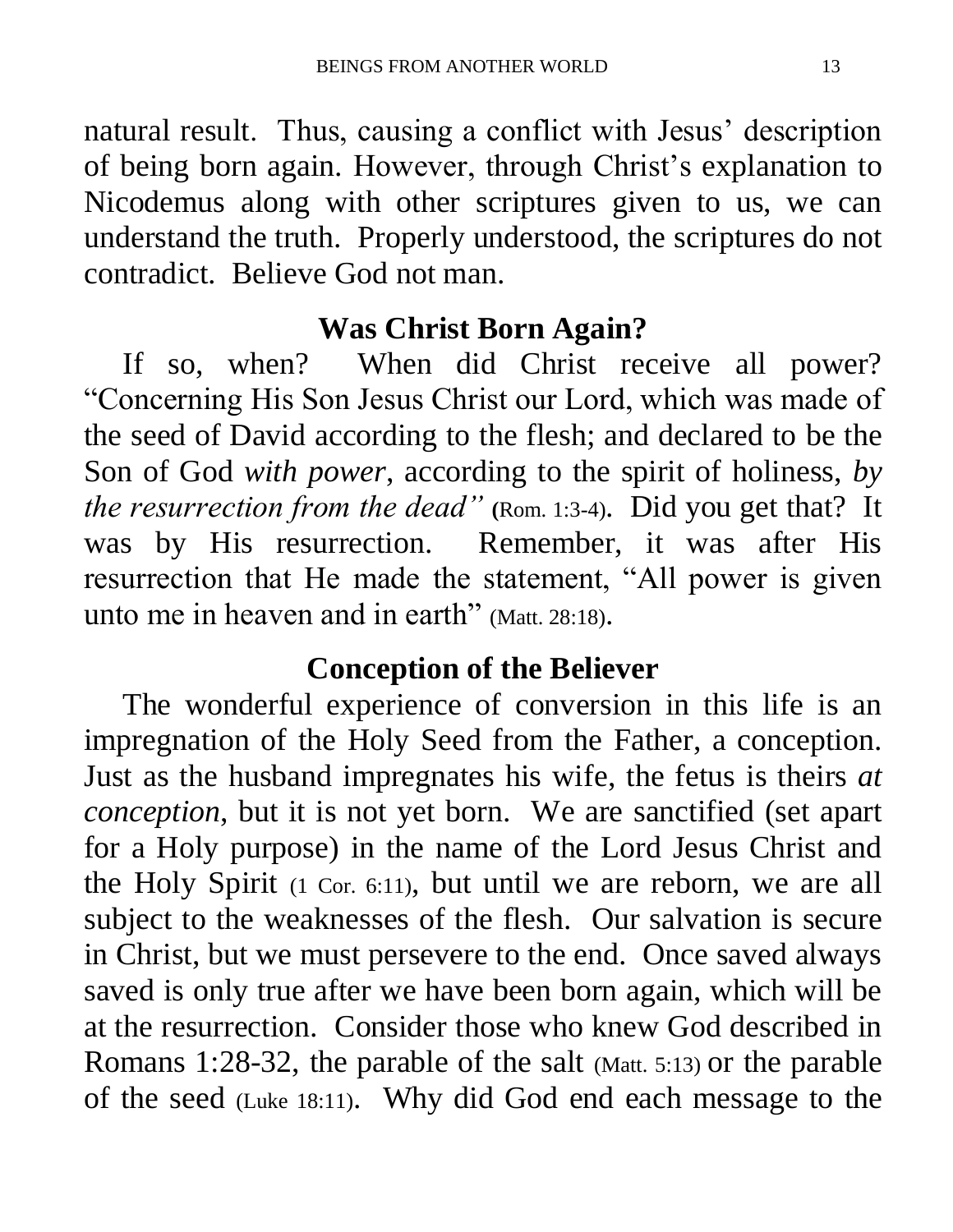seven churches to endure and overcome to the very end in order to receive their reward (Rev. Chapter 2 and 3)?

## **Truths 17 And 18**

 Review all 16 of the truths the Bible revealed to us about the resurrection into our new dimension. Now add #17, they cannot sin (I John 3:9), and #18, for just as Christ was born again by His resurrection **(**Rom. 1:3-4), we also will be born again at our resurrection. Then we will see what we cannot now see, for we will be spirit beings with glorified bodies (Phil. 3:21), no longer flesh and blood (John 3:3-8). Then we will literally be **beings from another world**

 Remember, the victory that overcomes the world is our faith (1John 5:4) but faith is things hope for and not seen which means our victory is not here yet but we know it's coming (Heb. 11:1).

## **Enduring to the End**

 Jesus was born flesh and blood. He could have sinned. He didn't. He endured to the end and was born again at His resurrection (Rom. 1:3-4). We are flesh and blood; the Father's seed is in us also. We must endure to the end when we too will be born again of the spirit.

 By knowing when we are actually born again, we understand why we must endure to the end; for it is then, in our spiritual body, which is not subject to the second death that we are eternally saved (Matt. 10:22; 24:13). But our hope which is our faith in His promises will guide and protect us to the end.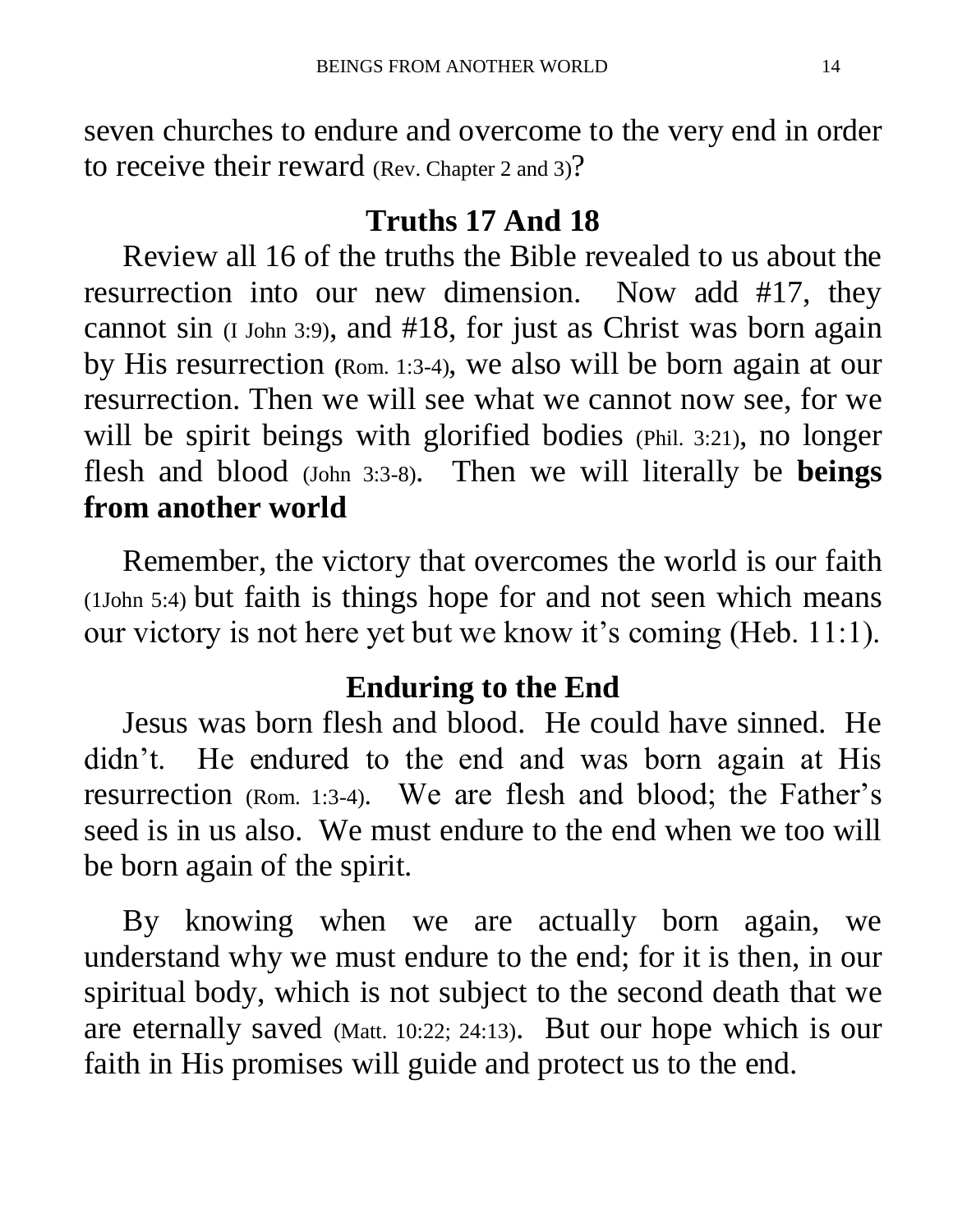And be assured: "There hath no temptation taken you but such as is common to man: but God is faithful, who will not suffer you to be tempted above that ye are able; but will with the temptation also make a way to escape, that ye may be able to bear it" (1 Cor. 10:13).

 For, "The Lord is not slack concerning his promise, as some men count slackness; but is longsuffering to us-ward, not willing that any should perish, but that all should come to repentance" (2 Peter 3:9).

Thus it appears that we will have no excuse for not enduring to the end. The choice is ours.

 *God's profound truths are freely given to those who are willing to dig deep into*  God's word. It is found only by those *few who diligently search for it. Error lies on the surface and is everywhere available and the common nourishment for the lackadaisical Christian.*